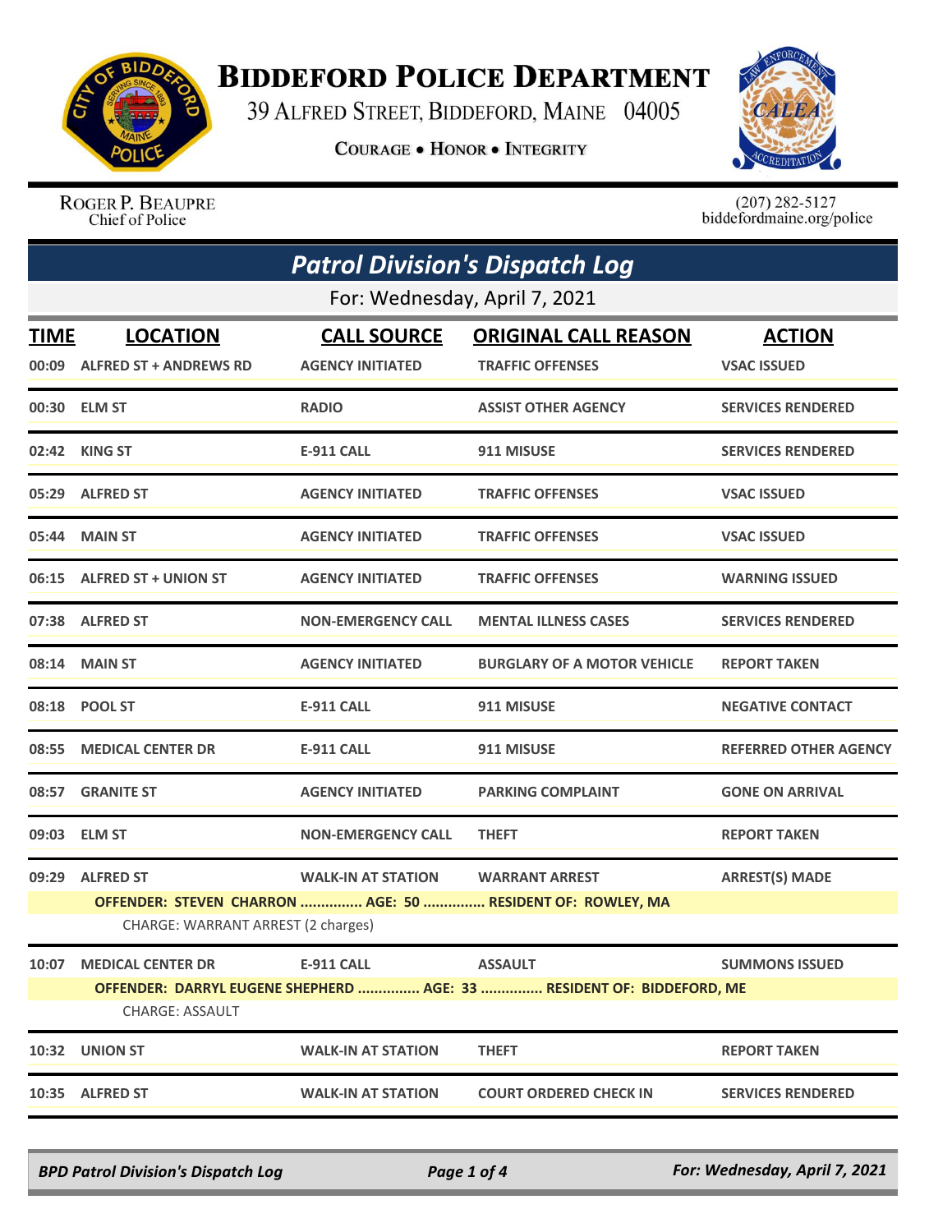| <b>TIME</b> | <b>LOCATION</b>                          | <b>CALL SOURCE</b>        | <b>ORIGINAL CALL REASON</b>        | <b>ACTION</b>            |
|-------------|------------------------------------------|---------------------------|------------------------------------|--------------------------|
|             | 10:40 ALFRED ST                          | <b>AGENCY INITIATED</b>   | <b>PRO-ACTIVE DV RESPONSE TEAM</b> | <b>SERVICES RENDERED</b> |
|             | 11:43 POOL ST                            | <b>NON-EMERGENCY CALL</b> | <b>SUSPICION</b>                   | <b>NEGATIVE CONTACT</b>  |
|             | 11:54 GRAHAM ST + EMMONS PL              | <b>AGENCY INITIATED</b>   | <b>SUSPICION</b>                   | <b>UNFOUNDED</b>         |
|             | 12:03 ALFRED ST                          | <b>AGENCY INITIATED</b>   | <b>TRAFFIC OFFENSES</b>            | <b>NO VIOLATION</b>      |
|             | 12:08 STONE ST                           | <b>NON-EMERGENCY CALL</b> | <b>SUSPICION</b>                   | <b>GONE ON ARRIVAL</b>   |
|             | 12:15 ALFRED ST                          | <b>AGENCY INITIATED</b>   | <b>TRAFFIC OFFENSES</b>            | <b>WARNING ISSUED</b>    |
|             | 12:25 ALFRED ST                          | <b>AGENCY INITIATED</b>   | <b>TRAFFIC OFFENSES</b>            | <b>VSAC ISSUED</b>       |
|             | 12:47 POOL ST + SEVIGNY AVE              | <b>AGENCY INITIATED</b>   | <b>TRAFFIC OFFENSES</b>            | <b>WARNING ISSUED</b>    |
|             | 12:51 ACORN ST                           | <b>NON-EMERGENCY CALL</b> | <b>THEFT</b>                       | <b>REPORT TAKEN</b>      |
|             | 12:57 POOL ST + BLANDINGS WAY            | <b>AGENCY INITIATED</b>   | <b>TRAFFIC OFFENSES</b>            | <b>WARNING ISSUED</b>    |
|             | 13:02 BOULDER WAY                        | <b>WALK-IN AT STATION</b> | <b>FRAUD / COUNTERFEIT BILL</b>    | <b>REPORT TAKEN</b>      |
|             | 13:05 POOL ST + SEVIGNY AVE              | <b>AGENCY INITIATED</b>   | <b>TRAFFIC OFFENSES</b>            | <b>WARNING ISSUED</b>    |
|             | 13:12 ELM ST                             | <b>AGENCY INITIATED</b>   | <b>ANIMAL COMPLAINT</b>            | <b>SERVICES RENDERED</b> |
|             | 13:14 ELM ST                             | <b>AGENCY INITIATED</b>   | <b>TRAFFIC OFFENSES</b>            | <b>WARNING ISSUED</b>    |
|             | <b>13:20 HILL ST</b>                     | <b>AGENCY INITIATED</b>   | <b>TRAFFIC OFFENSES</b>            | <b>VSAC ISSUED</b>       |
|             | 13:24 ELM ST                             | <b>AGENCY INITIATED</b>   | <b>TRAFFIC OFFENSES</b>            | <b>WARNING ISSUED</b>    |
|             | 13:34 ELM ST                             | <b>AGENCY INITIATED</b>   | <b>TRAFFIC OFFENSES</b>            | <b>VSAC ISSUED</b>       |
|             | 13:47 JORDAN DR                          | E-911 CALL                | 911 MISUSE                         | <b>NEGATIVE CONTACT</b>  |
|             | 13:49 JACQUELINE DR                      | <b>AGENCY INITIATED</b>   | <b>ANIMAL COMPLAINT</b>            | <b>NEGATIVE CONTACT</b>  |
|             | 13:59 ALFRED ST                          | <b>AGENCY INITIATED</b>   | <b>TRAFFIC OFFENSES</b>            | <b>VSAC ISSUED</b>       |
|             | 14:15 ALFRED ST                          | <b>AGENCY INITIATED</b>   | <b>TRAFFIC OFFENSES</b>            | <b>VSAC ISSUED</b>       |
|             | <b>14:45 UNION ST</b>                    | <b>WALK-IN AT STATION</b> | <b>BURGLARY OF A MOTOR VEHICLE</b> | <b>REPORT TAKEN</b>      |
|             | 14:46 JORDAN DR                          | E-911 CALL                | 911 MISUSE                         | <b>DISPATCH HANDLED</b>  |
|             | <b>14:54 HILL ST</b>                     | <b>NON-EMERGENCY CALL</b> | <b>DOMESTIC COMPLAINTS</b>         | <b>SERVICES RENDERED</b> |
|             | 15:01 WENTWORTH ST + WENTWORT E-911 CALL |                           | 911 MISUSE                         | <b>DISPATCH HANDLED</b>  |

*BPD Patrol Division's Dispatch Log Page 2 of 4 For: Wednesday, April 7, 2021*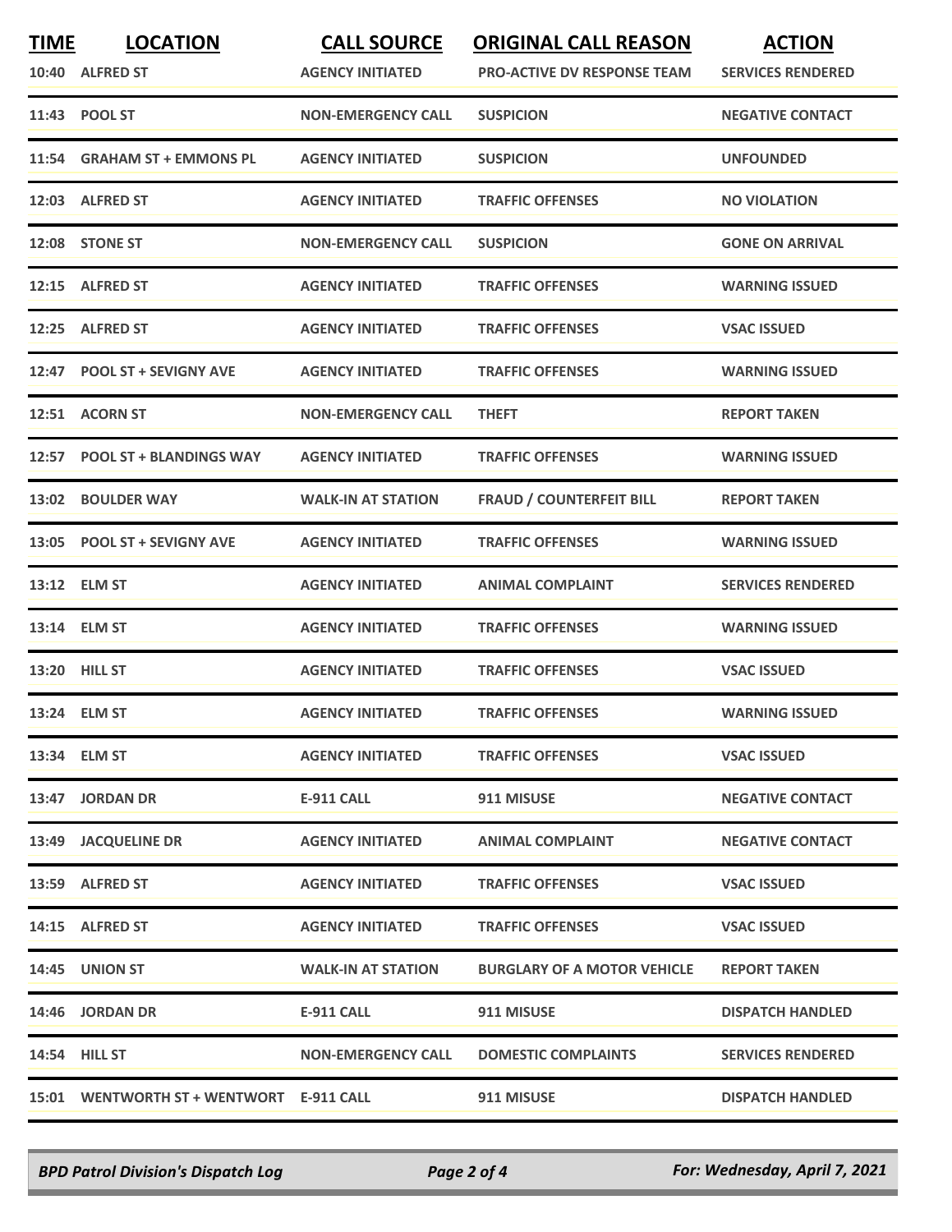| <b>TIME</b> | <b>LOCATION</b><br>15:16 BARRA RD | <b>CALL SOURCE</b><br>E-911 CALL | <b>ORIGINAL CALL REASON</b><br>911 MISUSE | <b>ACTION</b><br><b>DISPATCH HANDLED</b> |
|-------------|-----------------------------------|----------------------------------|-------------------------------------------|------------------------------------------|
|             | 15:37 SOUTH ST + JEFFERSON ST     | <b>NON-EMERGENCY CALL</b>        | <b>JUVENILE OFFENSES</b>                  | <b>GONE ON ARRIVAL</b>                   |
|             | 15:42 ALFRED ST                   | <b>NON-EMERGENCY CALL</b>        | <b>PAPERWORK</b>                          | <b>NEGATIVE CONTACT</b>                  |
|             | 15:48 ALFRED ST                   | <b>NON-EMERGENCY CALL</b>        | <b>SUSPICION</b>                          | <b>SERVICES RENDERED</b>                 |
|             | 15:54 POOL ST                     | <b>NON-EMERGENCY CALL</b>        | <b>HARASSMENT</b>                         | <b>NO VIOLATION</b>                      |
|             | 15:59 ST MARYS ST                 | <b>NON-EMERGENCY CALL</b>        | <b>PARKING COMPLAINT</b>                  | <b>SERVICES RENDERED</b>                 |
|             | <b>16:10 THORNTON ST</b>          | <b>NON-EMERGENCY CALL</b>        | <b>JUVENILE OFFENSES</b>                  | <b>GONE ON ARRIVAL</b>                   |
|             | 16:10 SACO FALLS WAY              | <b>NON-EMERGENCY CALL</b>        | <b>TRESPASSING</b>                        | <b>SERVICES RENDERED</b>                 |
|             | 16:37 ALFRED ST                   | <b>WALK-IN AT STATION</b>        | <b>COURT ORDERED CHECK IN</b>             | <b>DISPATCH HANDLED</b>                  |
|             | 16:45 CUTTS ST                    | E-911 CALL                       | <b>DOMESTIC COMPLAINTS</b>                | <b>REPORT TAKEN</b>                      |
|             | 16:48 ELM ST                      | <b>NON-EMERGENCY CALL</b>        | <b>HARASSMENT</b>                         | <b>CIVIL COMPLAINT</b>                   |
|             | 16:56 ALFRED ST                   | <b>E-911 CALL</b>                | 911 MISUSE                                | <b>DISPATCH HANDLED</b>                  |
|             | 17:11 CUTTS ST + STATE ST         | <b>NON-EMERGENCY CALL</b>        | <b>SUSPICION</b>                          | <b>SERVICES RENDERED</b>                 |
|             | 17:44 ELM ST                      | <b>NON-EMERGENCY CALL</b>        | <b>TRESPASSING</b>                        | <b>WARNING ISSUED</b>                    |
|             | 17:55 ELM ST                      | <b>NON-EMERGENCY CALL</b>        | <b>HARASSMENT</b>                         | <b>SERVICES RENDERED</b>                 |
|             | 19:05 ALFRED ST                   | <b>AGENCY INITIATED</b>          | <b>PAPERWORK</b>                          | <b>PAPERWORK SERVED</b>                  |
|             | 19:22 BARRA RD                    | <b>NON-EMERGENCY CALL</b>        | <b>TRESPASSING</b>                        | <b>SERVICES RENDERED</b>                 |
|             | 20:34 MAY ST + ROBERTS ST         | <b>AGENCY INITIATED</b>          | <b>TRAFFIC OFFENSES</b>                   | <b>WARNING ISSUED</b>                    |
|             | 21:00 ALFRED ST + MARINER WAY     | <b>AGENCY INITIATED</b>          | <b>TRAFFIC OFFENSES</b>                   | <b>WARNING ISSUED</b>                    |
|             | 21:02 ALFRED ST                   | <b>E-911 CALL</b>                | <b>DISTURBANCE / NOISE</b>                | <b>NEGATIVE CONTACT</b>                  |
|             | 21:14 MARINER WAY                 | <b>E-911 CALL</b>                | 911 MISUSE                                | <b>DISPATCH HANDLED</b>                  |
|             | 21:25 SACO FALLS WAY              | <b>NON-EMERGENCY CALL</b>        | <b>DISTURBANCE / NOISE</b>                | <b>WARNING ISSUED</b>                    |
|             | 22:26 ALFRED ST                   | <b>E-911 CALL</b>                | 911 MISUSE                                | <b>DISPATCH HANDLED</b>                  |
|             | 23:07 ALFRED ST + BIRCH ST        | <b>AGENCY INITIATED</b>          | <b>TRAFFIC OFFENSES</b>                   | <b>WARNING ISSUED</b>                    |
|             | 23:17 POOL ST                     | <b>NON-EMERGENCY CALL</b>        | <b>SUSPICION</b>                          | <b>NO ACTION REQUIRED</b>                |

*BPD Patrol Division's Dispatch Log Page 3 of 4 For: Wednesday, April 7, 2021*